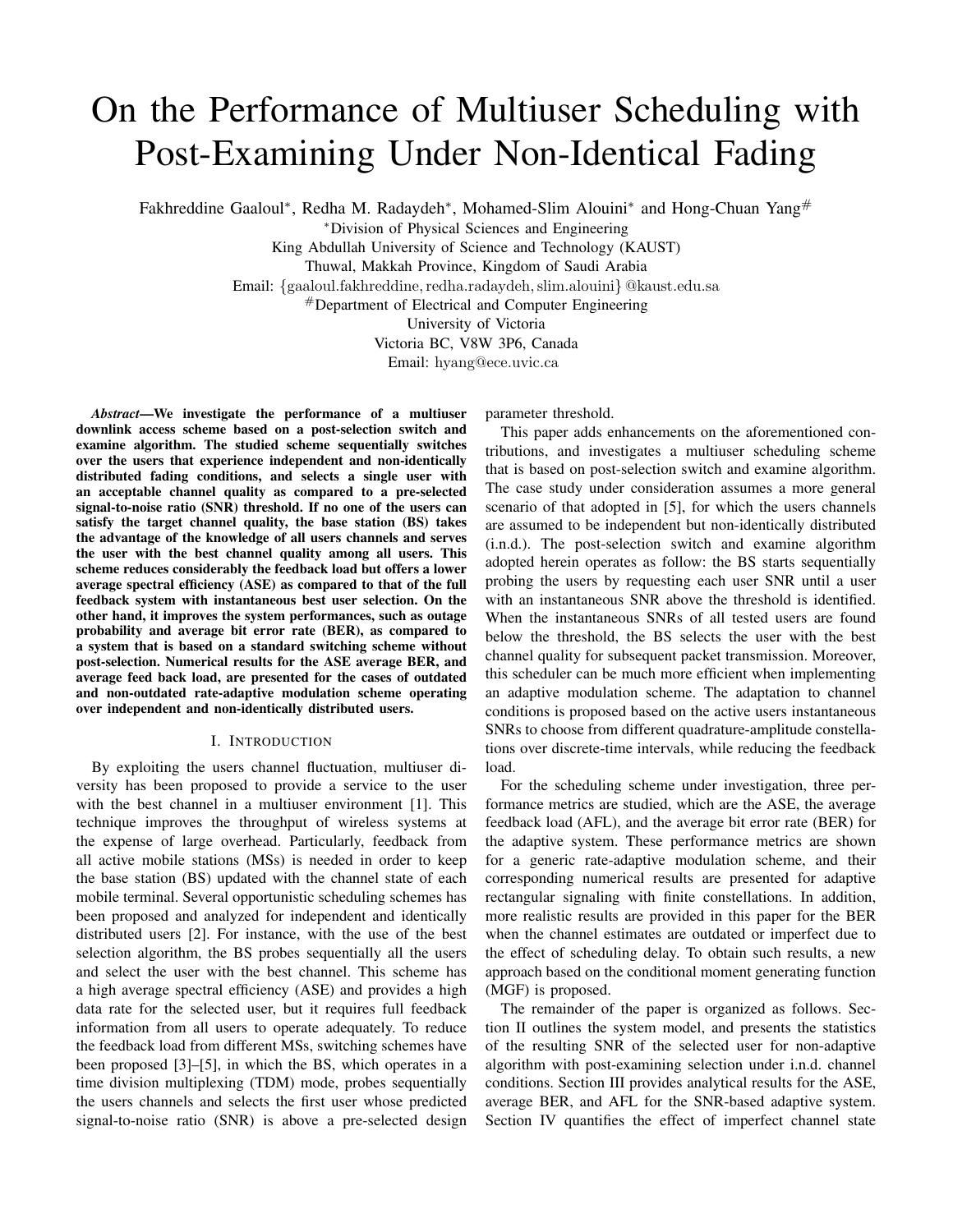informations (CSIs) on the statistics of the resulting SNR as well as the average BER, and section V shows selected numerical and simulation results.

# II. SYSTEM MODEL AND STATISTICS OF RESULTING SNR

This section outlines the system model and presents the general formulations for the resulting SNR of the selected user per the scheduling algorithm under consideration. The results are then used to study the case when the examined users undergo i.n.d. Rayleigh fading.

# *A. System Model*

It is assumed that a total of L users exist in the coverage area of interest. The users can receive downlink information from a known BS, which is equipped with a single antenna and can use a single channel to serve one of the active users at a time. The mobile stations are assumed to be space-limited, and each of which has only one antenna to receive and transmit in time division duplex (TDD) fashion, thereby the channel reciprocity can be exploited to extract the CSI of each examined user.

During each guard period, the BS listens to the requests from active users sequentially and arbitrarily, and aims to serve a user whose channel quality is good enough to support reliable reception of the projected signaling constellation. Knowing that the projected performance can be mapped into a specific threshold on the resulting instantaneous SNR, the BS starts probing the users sequentially, where the estimated instantaneous SNR of the firstly probed user is compared against the SNR threshold. If it is found that the first user instantaneous SNR is above the threshold, the first user is allocated the available packet interval, and no further processing is required. Otherwise, the BS probes another user and examines its estimated instantaneous SNR against the threshold. The BS continues examining the instantaneous SNRs of the probed users until either one user having instantaneous SNR above the threshold is found or all active users have been examined. In the latter case, the BS selects the user having the best SNR, and allocate the constellation size so that this user can decode reliably with the specified target error rate.

# *B. Statistics of Resulting SNR*

Consider a system with  $L$  users, where the  $l$ th user has an instantaneous SNR of  $\gamma_l$ , where  $l = 1, 2, ..., L$ . Let  $\Gamma$  be the resulting (i.e. output) SNR. When the post-selection switch and examine algorithm is used at the serving BS, the cumulative distribution function (CDF) of the output SNR for the general case of i.n.d. channel gains of active users can be written as

$$
F_{\Gamma}(x) = \prod_{l=1}^{L} F_{\gamma_l}(x) (U(x) - U(x - \gamma_T))
$$
  
+ 
$$
\left[ \sum_{l=1}^{L} \prod_{i=1}^{l-1} F_{\gamma_i}(\gamma_T) [F_{\gamma_l}(x) - F_{\gamma_l}(\gamma_T)] \right]
$$
 (1)  
+ 
$$
\prod_{l=1}^{L} F_{\gamma_l}(\gamma_T) \left[ U(x - \gamma_T), \right]
$$

where  $F_{\gamma_l}(x)$ , for  $l = 1, 2, ..., L$ , is the CDF of the instantaneous SNR associated with the *l*th user,  $\gamma_T$  is a pre-selected threshold, and  $U(.)$  is the unit step function. The probability density function (PDF) of the output SNR can be obtained from (1), and the result is

$$
f_{\Gamma}(x) = \sum_{l=1}^{L} \left( f_{\gamma_l}(x) \prod_{\substack{i=1 \\ i \neq l}}^{L} F_{\gamma_i}(x) \left( U\left( x \right) - U\left( x - \gamma_T \right) \right) \right. \\ + \left( \prod_{i=1}^{l-1} F_{\gamma_i}(\gamma_T) \right) f_{\gamma_l}(x) U\left( x - \gamma_T \right) \right), \tag{2}
$$

where  $f_{\gamma_l}(x) \triangleq dF_{\gamma_l}(x)/dx$ , for  $l = 1, 2, ..., L$ , is the PDF of the instantaneous SNR associated with the lth user.

Using the statistics the output SNR presented above, the MGF of Γ can be obtained as

$$
M_{\Gamma}(s) = 1 - s \int_0^{\infty} e^{-sx} \bar{F}_{\Gamma}(x) dx = \int_0^{\infty} e^{-sx} f_{\Gamma}(x) dx
$$
 (3)

where  $\bar{F}_{\Gamma}(x) = 1 - F_{\Gamma}(x)$  is the complementary cumulative distribution function (CCDF) of Γ.

# *C. Application to Rayleigh Fading Environment*

For the case when the channel gains of individual users undergo Rayleigh fading, the PDF and the CDF of the users instantaneous SNRs are given by  $f_{\gamma_l}(x) = \frac{1}{\bar{\gamma}_l} e^{-\frac{x}{\bar{\gamma}_l}}$ ,  $x \ge 0$ , and  $F_{\gamma_l}(x) = 1 - e^{-\frac{x}{\bar{\gamma}_l}}$ ,  $x \ge 0$ , where  $\bar{\gamma}_l$ , for  $l = 1, ..., L$ , is the average SNR of the *l*th channel. The results of  $f_{\gamma_l}(x)$  and  $F_{\gamma_l}(x)$  given above can be used in (2) and (1) to find the PDF and the CDF of the output SNR when the channel gains of the L users undergo i.n.d. Rayleigh fading, respectively. The MGF of  $\Gamma$  can be written as

$$
M_{\Gamma}(s) = M_{\Gamma}(s,0)
$$
 (4)

where  $M_{\Gamma}(s, \gamma)$  represents the incomplete MGF and given by  $M_{\Gamma}(s, \gamma) = \int_{\gamma}^{+\infty} e^{-sx} f_{\Gamma}(x) dx$ . Note that the product  $\prod_{i=1, i \neq l}^{L} F_{\gamma_i}(x)$  in (2) can be expressed as

$$
\prod_{\substack{i=1 \ i \neq l}}^{L} F_{\gamma_i}(x) = 1 + \sum_{i=1}^{R} (-1)^{\xi} e^{-A_{i,l} x} + (-1)^{L-1} e^{\sum_{\substack{i=1 \ i \neq l}}^{L} \frac{1}{\bar{\gamma}_i} x}
$$
(5)

where  $A_{i,l}$  is the *i*th element of a set A that contains the sum of all the *n*-tuples for  $n = 1, 2, \dots, L - 2$  of the set S defined by  $S = {\frac{1}{2}, \frac{1}{2}, \dots, \frac{1}{2}}/{\frac{1}{2}}, \xi$  is the number of the summed element in  $A_{i,l}$  and  $\overline{R}$  is the number of element of the set A given by  $R = \sum_{l=1}^{L-2} {L-1 \choose l}$ . Using the representation in (5),  $M_{\Gamma}(s, \gamma)$  can be easily calculated as

$$
M_{\Gamma}(s,\gamma) = \sum_{l=1}^{L} M_{\Gamma_l}(s,\gamma), \qquad (6)
$$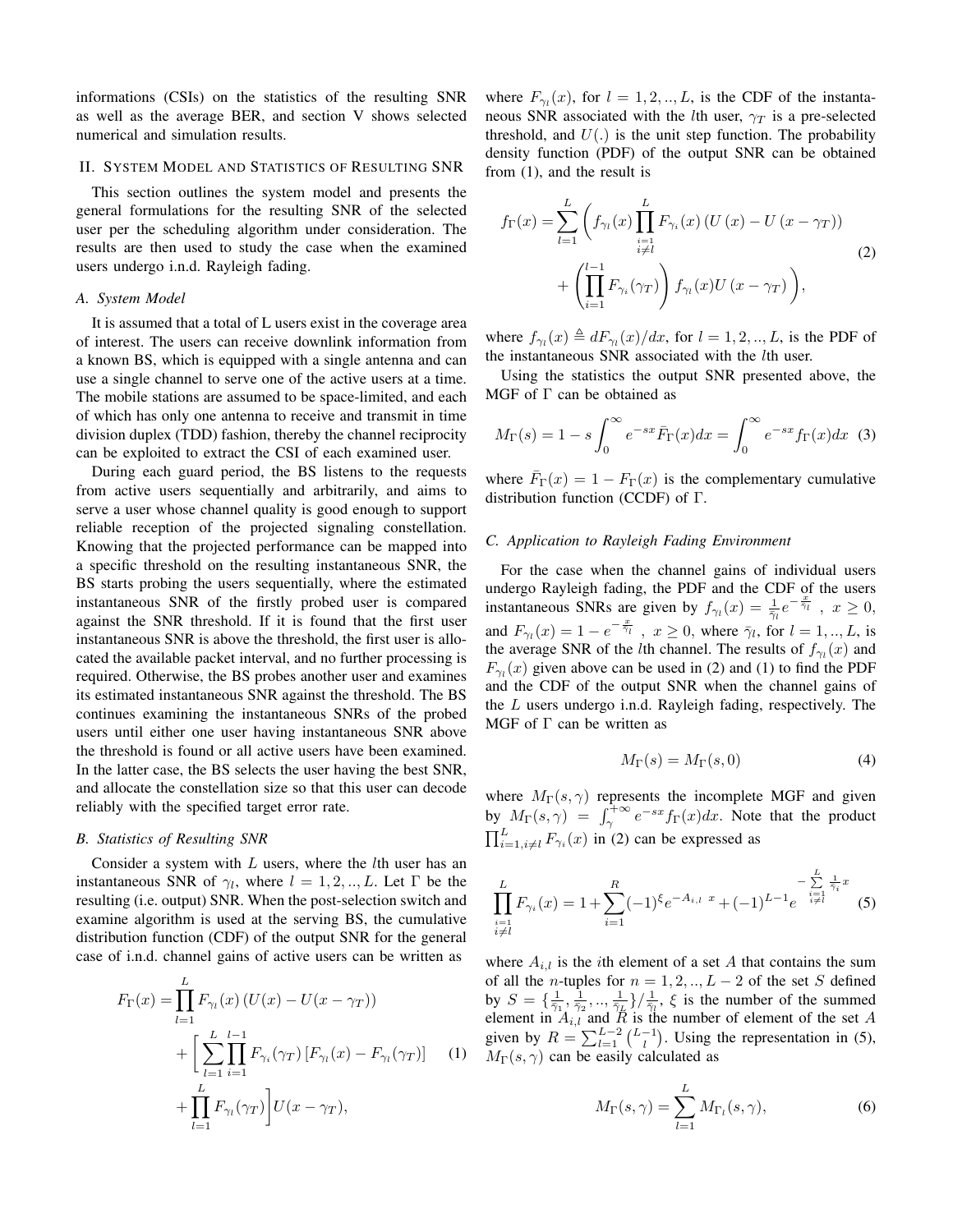where  $M_{\Gamma_l}(s,\gamma)$  is the incomplete MGF of  $\Gamma$  when the *l*th *B. Processing Load Measure* user is selected, and it can be expressed as

$$
M_{\Gamma_l}(s,\gamma) = A_l(\gamma) U(\gamma - \gamma_T) + \left[ A_l(\gamma_T) + \frac{1}{\bar{\gamma}_l} \left( \left( s + \frac{1}{\bar{\gamma}_l} \right) \right) \right]
$$
  
 
$$
\times \Phi \left( \gamma, \gamma_T, \left( s + \frac{1}{\bar{\gamma}_l} \right) \right) + \sum_{r=1}^R (-1)^{\xi} (A_r + \frac{1}{\bar{\gamma}_l} + s)^{-1}
$$
  
 
$$
\times \Phi \left( \gamma, \gamma_T, \left( A_r + s + \frac{1}{\bar{\gamma}_l} \right) \right) + (-1)^{L-1} \left( \sum_{j=1}^L \frac{1}{\bar{\gamma}_j} + s \right)
$$
  
 
$$
\times \Phi \left( \gamma, \gamma_T, \left( \sum_{j=1}^L \frac{1}{\bar{\gamma}_j} + s \right) \right) \right] (U(\gamma) - U(\gamma - \gamma_T)), \tag{7}
$$

where  $A_l(\gamma)$  and  $\Phi(x, y, z)$  are given by  $A_l(\gamma) = \prod_{i=1}^{l-1} (1 - \gamma)$  $e^{-\frac{\gamma_T}{\bar{\gamma}_i}}) \frac{e^{-(s+\frac{1}{\bar{\gamma}_l})\gamma}}{1+s\bar{\gamma}_l}$  $\frac{\partial}{\partial t} \frac{\partial}{\partial t} \frac{\partial}{\partial t}$  and  $\Phi(x, y, z) = e^{-x^2} - e^{-y^2}$ .

# III. ADAPTIVE SCHEDULING WITH POST-EXAMINING SELECTION FOR I.N.D. USERS

This section considers the use of the scheduling algorithm with post-examining selection described in the previous section in combination with discrete-time variable-rate coded quadrature-amplitude modulation. Specifically, the range of the resulting instantaneous SNR is divided into  $N + 1$  regions, which are referred to as  ${R_n}_{n=1}^N$ , for which the fixed set of adaptation thresholds  $\{\gamma_1^*, \gamma_2^*, \cdots, \gamma_N^*, \gamma_{N+1}^*\}$  are used to define the boundary points, where  $\gamma_{N+1}^* = +\infty$ . In this case, the constellation of size  $M_n \triangleq 2^{R_n}$  is chosen when it it is found that  $\Gamma \in R_n = [\gamma_n^*, \gamma_{n+1}^*]$  such that a target BER is satisfied. The following parts discusses the analytical formulations of performance and processing complexity measures, respectively.

### *A. Performance Measures*

 $\sum_{n=1}^{N} R_n P_n$ , where  $P_n = F_{\Gamma}(\gamma_{n+1}) - F_{\Gamma}(\gamma_n)$  refers to the The expression for the ASE can be obtained as  $ASE =$ probability that  $\Gamma \in R_n$ , and  $F_{\Gamma}(\cdot)$  is given in a general form in (1). The average BER can be obtained as

$$
\overline{\text{BER}} = \frac{\sum_{n=1}^{N} R_n \overline{\text{BER}}_n}{\text{ASE}},
$$
 (8)

where  $\overline{\text{BER}}_n = \mathbb{E}\{\text{BER}_n | \Gamma \in R_n\}$ , and  $\text{BER}_n$  for the signaling constellation under consideration can be written as  $BER_n = a_n e^{-b_n \gamma/M_n}$  [8], in which where  $a_n$ ,  $b_n$  and  $M_n$  are region-dependent constants that are related to the constellation size chosen for the  $n$ th region. Then, it can be written that

$$
\overline{BER}_n = \int_{\gamma_n}^{\gamma_{n+1}} a_n e^{-b_n \gamma / M_n} f_{\Gamma}(\gamma) d\gamma
$$
  
=  $a_n \left[ M_{\Gamma} \left( \frac{b_n}{M_n}, \gamma_n \right) - M_{\Gamma} \left( \frac{b_n}{M_n}, \gamma_{n+1} \right) \right],$  (9)

where  $M_{\Gamma}(s, \gamma)$  is given in (7).

 $\setminus$ <sup>-1</sup> values from the set  $\{1, 2, ..., L\}$ , and it is used to refer to Define  $N_e$  as a discrete-valued random variable that takes the number of users need to be examined per each packet transmission. For a given value of the SNR threshold  $\gamma_n^*$ , it can be shown, for the case i.n.d. users, that  $Pr{N_e$  =  $K\} = \prod_{k=1}^{K-1} F_{\gamma_k}(\gamma_n^*)[1 - F_{\gamma_K}(\gamma_n^*)],$  for  $K = 1, ..., L-1$ , and  $Pr\{N_e = L\} = \prod_{k=1}^{L-1} F_{\gamma_k}(\gamma_n^*)$ . The expression for the AFL can be then obtained as

$$
\overline{N}_e = \sum_{K=1}^{L-1} K \prod_{k=1}^{K-1} F_{\gamma_k}(\gamma_n^*) [1 - F_{\gamma_K}(\gamma_n^*)] + L \prod_{k=1}^{L-1} F_{\gamma_k}(\gamma_n^*),
$$
\n(10)

which is generally applicable for any channel fading models.

# IV. EFFECT OF OUTDATED CHANNEL ESTIMATES

In a practical system, and because of real world implementation constraints, channel estimates are usually outdated or imperfect. In this case, the results obtained in the preceding sections under the assumption of on-outdated SNRs of individual users are no longer valid. In fact, outdated channel estimation occurs when the transmitter does not have a perfect channel estimate at time  $t + \tau$ , which is the time to transmit after selecting the adequate user, but have only a channel estimate at time t, where  $\tau$  represents the time delay which is exactly equal to the scheduling duration. Consequently, when using adaptive modulation techniques at the transmitter, the link adaptation at time  $t + \tau$  will be based on the estimated channel at time  $t$ , and thus the delay will affect the choice of the constellation size, leading to performance degradation.

This section obtains the statistics of the output SNR when channel estimation is outdated or imperfect. Assuming that the channels of the L users are i.n.d., and  $\Gamma^{(\tau)}$  be the actual signal SNR when the transmission takes place. Due to imperfect channel estimation caused by feedback delay,  $\Gamma^{(\tau)}$  may or may not be the same as  $\Gamma$ , as discussed above.

# *A. PDF of Outdated Output SNR*

Noting that  $\Gamma$  and  $\Gamma^{(\tau)}$  correspond to the SNR of the selected user, the PDF of  $\Gamma_l^{(\tau)}$  $\ell_l^{(1)}$ , for  $l = 1, \ldots, L$ , can be written as

$$
f_{\Gamma_l^{(\tau)}}(x) = \int_0^{+\infty} f_{\Gamma_l}(u) \frac{f_{\Gamma_l, \Gamma_l^{(\tau)}}(u, x)}{f_{\gamma_l}(x)} du,
$$
 (11)

where  $f_{\Gamma_l}$ (.) is the PDF of the  $\Gamma$  when the *l*th user is chosen, which can be read from (2) as

$$
f_{\Gamma_l}(x) = f_{\gamma_l}(x) \prod_{i=1, i \neq l}^{L} F_{\gamma_i}(x) \left( U(x) - U(x - \gamma_T) \right)
$$
  
+ 
$$
\left( \prod_{i=1}^{l-1} F_{\gamma_i}(\gamma_T) \right) f_{\gamma_l}(x) U(x - \gamma_T).
$$
 (12)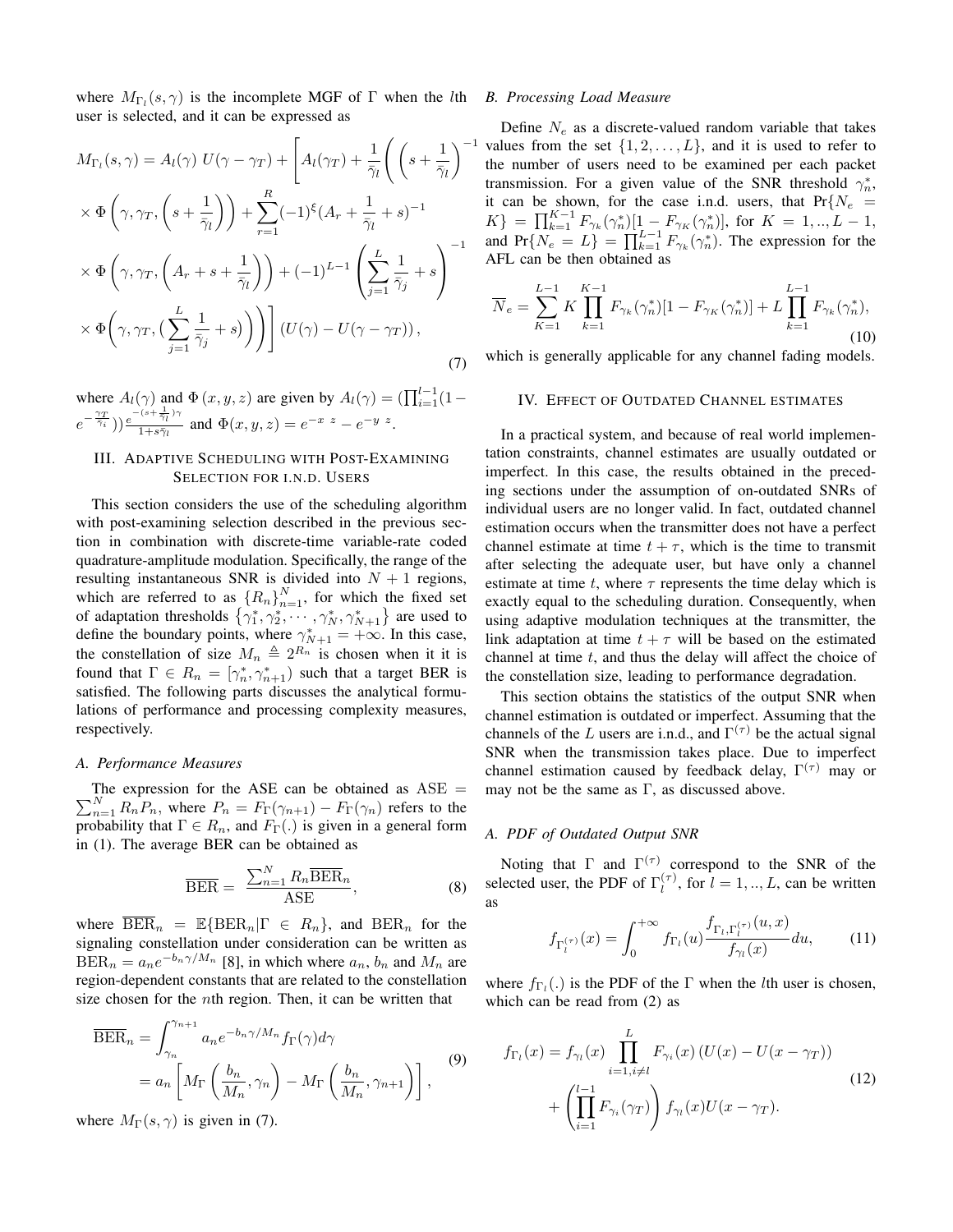The PDF of  $\Gamma^{(\tau)} = \sum_{l=1}^{L} \Gamma^{(\tau)}_l$  $\binom{1}{l}$  can now be written as

$$
f_{\Gamma^{(\tau)}}(x) = \sum_{l=1}^{L} \left[ \int_0^{\gamma_T} \prod_{\substack{i=1 \ i \neq j}}^L F_{\gamma_i}(u) f_{\Gamma_l, \Gamma_l^{(\tau)}}(u, x) du + \left( \prod_{i=1}^{l-1} F_{\gamma_i}(\gamma_T) \right) \int_{\gamma_T}^{+\infty} f_{\Gamma_l, \Gamma_l^{(\tau)}}(u, x) du \right].
$$
 (13)

For the case of Rayleigh fading, the joint PDF,  $f_{\Gamma_l, \Gamma_l^{(\tau)}}(u, x)$ , where  $M_{\Gamma_l^{(\tau)}}^{(1)}$ is given by [12, eq.(126)]

$$
f_{\Gamma_{l},\Gamma_{l}^{(\tau)}}(x_{1},x_{2}) = \frac{e^{-\frac{(x_{1}+x_{2})}{(1-\rho_{l})\bar{\gamma}_{l}^{2}}} }{(1-\rho_{l})\bar{\gamma}_{l}^{2}} I_{0}\left(2\sqrt{\frac{\rho x_{1}x_{2}}{(1-\rho_{l})^{2}\bar{\gamma}_{l}^{2}}}\right), (14)
$$

where  $I_0(.)$  is the zero-order modified Bessel function of the first kind,  $0 \leq \rho_l \leq 1$ , for  $l = 1, ..., L$ , denote the power correlation coefficients between  $\Gamma_l$  and  $\Gamma_l^{(\tau)}$  $\binom{(\tau)}{l}$ . The value of  $\rho_l$  may be expressed as a function of the delay  $\tau$  as  $\rho = J_0^2(2\pi f_D \tau)$ , where  $J_0(.)$  is the zero-order Bessel function of the first kind and  $f_D = v/\lambda$  is the maximum Doppler frequency shift, where  $v$  is the speed of the corresponding user and  $\lambda$  is the wavelength of the operating frequency. The PDF of the outdated output SNR in (13) can be expressed as

$$
f_{\Gamma^{(\tau)}}(x) = \sum_{l=1}^{L} \left[ f_{\Gamma_{l}^{(\tau)}}^{(1)}(x) + \left( \prod_{i=1}^{l-1} F_{\gamma_i}(\gamma_T) \right) f_{\Gamma_{l}^{(\tau)}}^{(2)}(x) \right], \tag{15}
$$

where  $f_{\Gamma(\tau)}^{(1)}$  $f_{\Gamma_l^{(\tau)}}^{(1)}(x)$  and  $f_{\Gamma_l^{(\tau)}}^{(2)}$  $\Gamma_l^{(\tau)}(x)$  are given by

$$
f_{\Gamma_{j}^{(\tau)}}^{(1)}(x) = \int_{0}^{\gamma_{T}} \prod_{\substack{i=1 \ i \neq j}}^{L} F_{\gamma_{i}}(u) f_{\Gamma_{j},\Gamma_{j}^{(\tau)}}(u,x) du
$$
  
\n
$$
= \widetilde{F}_{j}(0,x) + \sum_{l=1}^{R} (-1)^{\xi} \widetilde{F}_{j}(A_{l,j},x)
$$
  
\n
$$
+ (-1)^{L-1} \widetilde{F}_{j} \left( \sum_{l=1, l \neq j}^{L} \frac{1}{\bar{\gamma}_{l}}, x \right),
$$
  
\n
$$
f_{\Gamma_{j}^{(\tau)}}^{(2)}(x) = \frac{1}{\bar{\gamma}_{j}} e^{-\frac{x}{\bar{\gamma}_{j}}} - \widetilde{F}_{j}(0,x),
$$
  
\n(16)

where  $A_{l,j}$  are the elements of the set  $A_j$  containing all the n-tuples when  $n = 1, ..., L - 1$  of the element of the set  $S_j =$  $S/\left\{\frac{1}{\bar{\gamma}_j}\right\}$  and  $S = \bar{\gamma}_j$ ,  $j = 1, ..., L$ . In (16),  $\widetilde{F}_j(.,.)$  is given by

$$
\widetilde{F}_j(r,x) = \frac{1}{\overline{\gamma}_j(r(1-\rho_j)\overline{\gamma}_j+1)} e^{-\left(\frac{1+r\overline{\gamma}_j}{\overline{\gamma}_j(r(1-\rho_j)\overline{\gamma}_j+1)}\right)x}
$$
\n
$$
\times \left(1 - Q\left(\sqrt{\frac{2\rho_j x}{(1-\rho_j)\overline{\gamma}_j(r(1-\rho_j)\overline{\gamma}_j+1)}},\right)\right)
$$
\n
$$
\sqrt{2\gamma_T \left(r + \frac{1}{(1-\rho_j)\overline{\gamma}_j}\right)}\right),
$$
\n(17)

where  $Q(.,.)$  is the Q-Marcum function [13].

# *B. MGF of the Outdated Output SNR*

The MGF of  $\Gamma^{(\tau)}$  can be obtained with the help of (3) as

$$
M_{\Gamma^{(\tau)}}(s) = \int_0^{+\infty} e^{-sx} f_{\Gamma^{(\tau)}}(x) dx
$$
  
= 
$$
\sum_{j=1}^L \left[ M_{\Gamma_j^{(\tau)}}^{(1)}(s) + \left( \prod_{i=1}^{j-1} F_{\gamma_i}(\gamma_T) \right) M_{\Gamma_j^{(\tau)}}^{(2)}(s) \right],
$$
 (18)

 $\frac{\Gamma_{1}^{(1)}(s)}{\Gamma_{j}^{(\tau)}}$  and  $M_{\Gamma_{j}^{(\tau)}}^{(2)}$  $\Gamma_j^{(z)}(s)$  are given by

$$
M_{\Gamma_j^{(\tau)}}^{(1)}(s) = \widetilde{M}_j(0, s) + \sum_{l=1}^R (-1)^{\xi} \widetilde{M}_j(A_{l,j}, s) + (-1)^{L-1} \widetilde{M}_j \left( \sum_{l=1, l \neq j}^L \frac{1}{\bar{\gamma}_l}, s \right),
$$
(19)  

$$
M_{\Gamma_j^{(\tau)}}^{(2)}(s) = \frac{1}{\bar{\gamma}_j} \left( s + \frac{1}{\bar{\gamma}_j} \right)^{-1} - \widetilde{M}_j(0, s),
$$

where  $\widetilde{M}_i(.,.)$  is given by

$$
\widetilde{M}_j(r,s) = \frac{1}{(1-\rho_j)\overline{\gamma}_j^2} \left(r + \frac{1}{(1-\rho_j)\overline{\gamma}_j}\right)^{-1} \times a^{-1} \left[1 - \Gamma\left(1 - \frac{c a}{2a+b}\right)\right],
$$
\n(20)

in which a, b and c are given by  $a = \frac{1}{(1-\rho_j)\overline{\gamma}_j} - \frac{\rho_j}{(1-\rho_j)\overline{\gamma}_j(r(1-\rho_j)+1)} + s$ ,  $b = \frac{2\rho_j}{(1-\rho_j)\overline{\gamma}_j(r(1-\rho_j)+1)}$ , and  $c =$  $2\gamma_T(r+\frac{1}{(1-\rho_j)\bar{\gamma}_j}).$ 

# *C. Average BER Under the Effect of Outdated Output SNR*

This part studies the effect of outdated estimates of the output SNR on the average BER performance of the rateadaptive transmission. In this case, it can be written that

$$
\overline{\text{BER}} = \frac{\sum_{n=1}^{N} R_n \overline{\text{BER}}'_n}{\text{ASE}},\tag{21}
$$

where  $\overline{\text{BER}}_n = \sum_{l=1}^L \overline{\text{BER}}_{n,l}$  is the average BER experienced when modulation index  $n$  is applied, which is the only component affected by the delay. The term  $\text{BER}_{n,l}$  can be expressed as

$$
\overline{BER}_{n,l}^{'} = \int_{\gamma_n}^{\gamma_{n+1}} \int_0^{\infty} BER(a_n, b_n, M_n, \gamma_\tau)
$$
  
 
$$
\times f_{\Gamma_l^{(\tau)} / \Gamma_l}(\gamma_\tau / \gamma) d\gamma_\tau f_{\Gamma_l}(\gamma) d\gamma
$$
  
 
$$
= \int_{\gamma_n}^{\gamma_{n+1}} BER_{\Gamma_l^{(\tau)} / \Gamma_l}(a_n, b_n, M_n, \gamma) f_{\Gamma_l}(\gamma) d\gamma
$$
(22)

where  $f_{\Gamma_l}(\gamma)$  is the PDF of  $\Gamma$ , which is the output SNR at the BS, when the lth user is selected and is given by (12). The term  $f_{\Gamma_l^{(\tau)}/\Gamma_l}(\gamma_\tau/\gamma)$  represents the conditioned PDF which can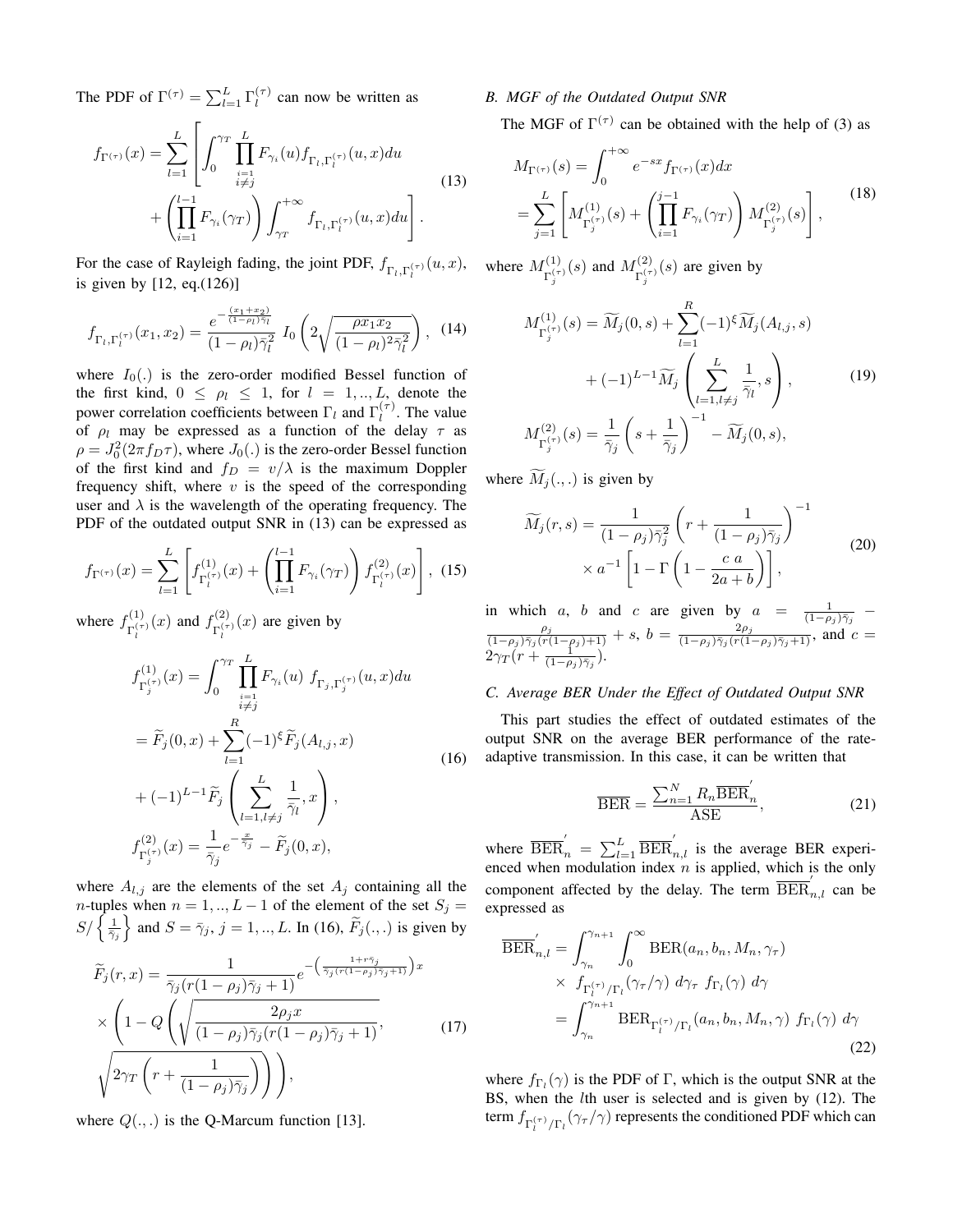be easily calculated, using the joint PDF  $f_{\Gamma_l^{(\tau)},\Gamma_l}(\gamma_\tau,\gamma)$  given by (14), as follows:

$$
f_{\Gamma_{l}^{(\tau)}/\Gamma_{l}}(\gamma_{\tau}/\gamma) = \frac{f_{\Gamma_{l}^{(\tau)},\Gamma_{l}}(\gamma_{\tau},\gamma)}{f_{\gamma_{l}}(\gamma)}
$$
  
= 
$$
\frac{1}{(1-\rho_{l})\bar{\gamma}_{l}}e^{-\frac{\rho_{l}\gamma+\gamma_{\tau}}{(1-\rho_{l})\bar{\gamma}_{l}}}I_{0}\left(2\frac{\sqrt{\rho_{l}\gamma\gamma_{\tau}}}{(1-\rho_{l})\bar{\gamma}_{l}}\right).
$$
 (23)

Given that  $BER(a_n, b_n, M_n, \gamma) = a_n e^{-\frac{b_n}{M_n}\gamma}$  as defined previously, the term  $\text{BER}_{\Gamma_l^{(\tau)}/\Gamma_l}(a_n, b_n, M_n, \gamma)$  can be represented in a more general form using the conditional MGF as  $\text{BER}_{\Gamma_l^{(\tau)}/\Gamma_l}(a_n, b_n, M_n, \gamma) = a_n \, M_{\Gamma_l^{(\tau)}/\Gamma_l}(\frac{b_n}{M_n}, \gamma)$ . The conditional MGF,  $M_{\Gamma_{l}^{(\tau)}/\Gamma_{l}}(s,\gamma)$ , can be easily calculated using the condition  $\overrightarrow{PDF}$  in (23) and with the help of [11], and the result is

$$
M_{\Gamma_l^{(\tau)} / \Gamma_l}(s, \gamma) = \int_0^\infty e^{-s\gamma_\tau} f_{\Gamma_l^{(\tau)} / \Gamma_l}(\gamma_\tau / \gamma) d\gamma_\tau
$$
  
= 
$$
\frac{1}{1 + s\bar{\gamma}_l (1 - \rho_l)} e^{-\frac{\rho_l s\gamma}{1 + s/\bar{\gamma}_l (1 - \rho_l)}}.
$$
 (24)

The final result of the average BER can be represented as a function of the incomplete MGF defined in (7). That gives

$$
\overline{BER} = \frac{1}{ASE} \sum_{n=1}^{N} R_n \sum_{l=1}^{L} \alpha_{n,l}
$$
\n
$$
\times \left[ M_{\Gamma_l}(\beta_{n,l}, \gamma_n) - M_{\Gamma_l}(\beta_{n,l}, \gamma_{n+1}) \right],
$$
\n(25)

where  $\alpha_{n,l}$  and  $\beta_{n,l}$ , for  $l = 1, ..., L$  and  $n = 1, ..., N$ , are constants, which depend on  $\{\rho_l\}, \{\bar{\gamma}_l\}$ , and the adaptive signalling constants (i.e.  $\{a_n\}$ ,  $\{b_n\}$ , and  $\{M_n\}$ ). These parameters are given by  $\alpha_{n,l} = \frac{a_n M_n}{M_n + b_n \bar{\gamma}_l (1 - \rho_l)}$  and  $\beta_{n,l} = \frac{\rho_l b_n}{M_n + b_n \bar{\gamma}_l (1 - \rho_l)}$ .

# V. NUMERICAL RESULTS AND DISCUSSIONS

This section presents some numerical results of the performance metrics discussed in the preceding sections. In generating the numerical results, it is assumed that the users are uniformly distributed in a cell of radius R centered around a BS. Each user has different average SNR,  $\bar{\gamma}_l$  for  $l = 1, ..., L$ , which is assumed to be log-normal distributed with shadowing standard deviation of  $\theta = 3$  dB in the curves shown. For the case under consideration, the PDF of the average SNR  $\bar{\gamma}_l$ , for  $l = 1, ..., L$ , can be given by [10]

$$
f_{\bar{\gamma}_l}(\bar{\gamma}) = \frac{2}{c} e^{\frac{2\theta^2 - 2c(\bar{\gamma} - \bar{\gamma}_R)}{c^2}} Q\left(\frac{2\theta^2 - c(\bar{\gamma} - \bar{\gamma}_R)}{c \theta}\right), \quad (26)
$$

where  $\bar{\gamma}_R$  is the average SNR at distance  $R$ ,  $\alpha$  is the path loss exponent ( $\alpha = 3.5$  in the numerical results),  $c = 10\alpha \log(e)$ and Q(.) is the one-dimensional Gaussian Q-function.

For the ASE and average BER performance results, an 8 region (i.e.  $N = 8$ ) adaptive discrete rate rectangular signalling scheme [8] is assumed with a target  $BER_0$  =  $10^{-3}$  and  ${R_n}_{n=1}^8 = [1, 2, 3, 4, 5, 6, 7, 8]$ . For this considered scheme, the constant  $a_n$ ,  $b_n$  and  $M_n$  defined previously are given by:  $a_n = 0.2$ ,  $b_n = 3/2$  and  $M_n =$  $M'_n - 1$ , where  $M'_n = [2, 4, 8, 16, 32, 64, 128, 256]$  represents the M-QAM constellation size for each region. The regions threshold  $[\gamma_1, \gamma_2, ..., \gamma_N]$  are calculated using the target  $BER_0$ , according to [8], and are given by [6.78, 10.25, 13.93, 17.24, 20.39, 23.47, 26.51, 29.54] dB.

In Fig. 1, the ASE is plotted as a function of the average SNR at a distance R from the base station,  $\bar{\gamma}_R$ . Also, the ASE is depicted for different values of switching threshold  $\gamma_T$  for a target BER of  $10^{-3}$  where we assume that the number of users in the cell  $L = 5$ . It can be seen from the figure that as  $\bar{\gamma}_R$  increases the ASE increases and this is because increasing  $\bar{\gamma}_R$  is equivalent to decreasing the radius of the cell, thus the different users are closer to the BS and their channels are better which explain the increase of the ASE. Fig. 1 shows also that as the switching threshold increases the ASE is improved and approaches the ASE of the best selection algorithm which gives the best ASE (the ASE of the best selection algorithm can be obtained by setting  $\gamma_T \to +\infty$ ). This can be explained by the fact that when increasing  $\gamma_T$  the BS selects a user with a better channel which will transmit with a better rate and as such the ASE is improved.



Fig. 1. Achievable average spectral efficiency for a target BER of  $10^{-3}$  as a function of the average SNR at a distance  $R$  from the BS for different values of  $\gamma_T$ .

Fig. 2 shows the average BER for the coded adaptive modulation scheme as a function of the average SNR at a distance R from the base station for a target BER of  $10^{-3}$  and different values of  $\gamma_T$  when the number of users in the cell is  $L = 5$ . It is clear that the BER performance is always less than the target value. The average BER performance improves as  $\gamma_T$  increases, where the best performance is observed when  $\gamma_T \to +\infty$ .

In Fig. 3, the BER of the outdated channels estimates case is shown as a function of  $\bar{\gamma}_R$  for different values of  $\rho$  when  $L = 5$ and  $\gamma_T = 20$  dB. The figure shows the effect of the outdated channel estimates on the average BER performance. It is is seen that the imperfect channel estimates have noticeable effect on the average BER because for a certain average SNR, at a distance  $R$  from the BS, range the BER is no longer less than the target  $BER_0$  and the BER performance is degraded more and more when  $\rho$  decreases.